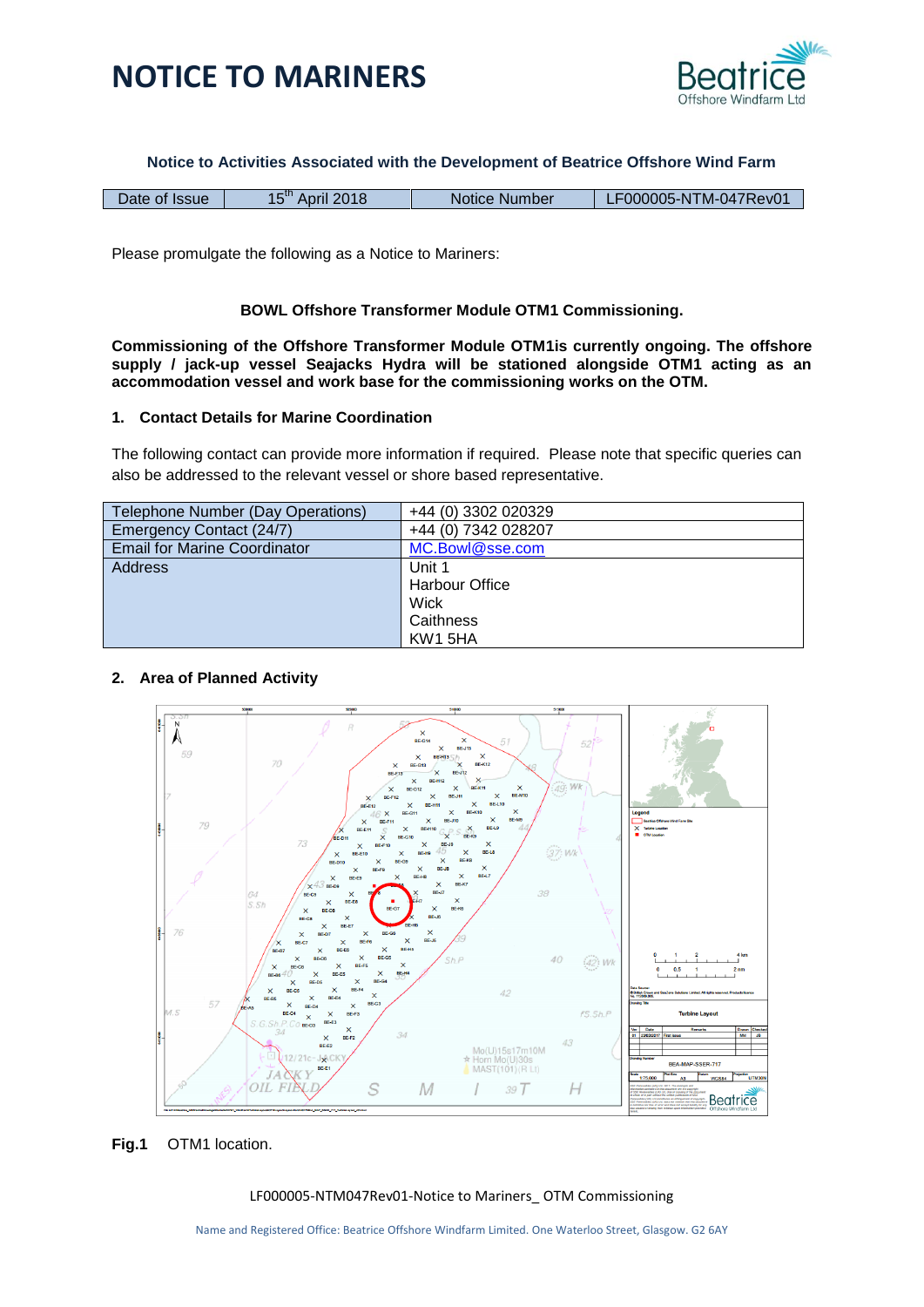

| location of OTM 1 | <b>Latitude WGS84</b>  | <b>Longitude WGS84</b>  |
|-------------------|------------------------|-------------------------|
| BE – G07          | $58^{\circ}$ 15.004' N | $002^{\circ}$ 52.834' W |



**Fig 2** OTM 1 showing lower cable deck and J-tubes

## **3. Activity Description**

On behalf of BOWL, the offshore supply / jack-up vessel Seajacks Hydra will be stationed alongside OTM1 acting as an accommodation vessel and work base for the commissioning works on the OTM. The Walk to work vessel Island Crown will continue to assist with commissioning works. In this respect the work listed here is due to be carried out as described below starting on 14th April 2018. The works described are expected to be completed by the 30th June 2018.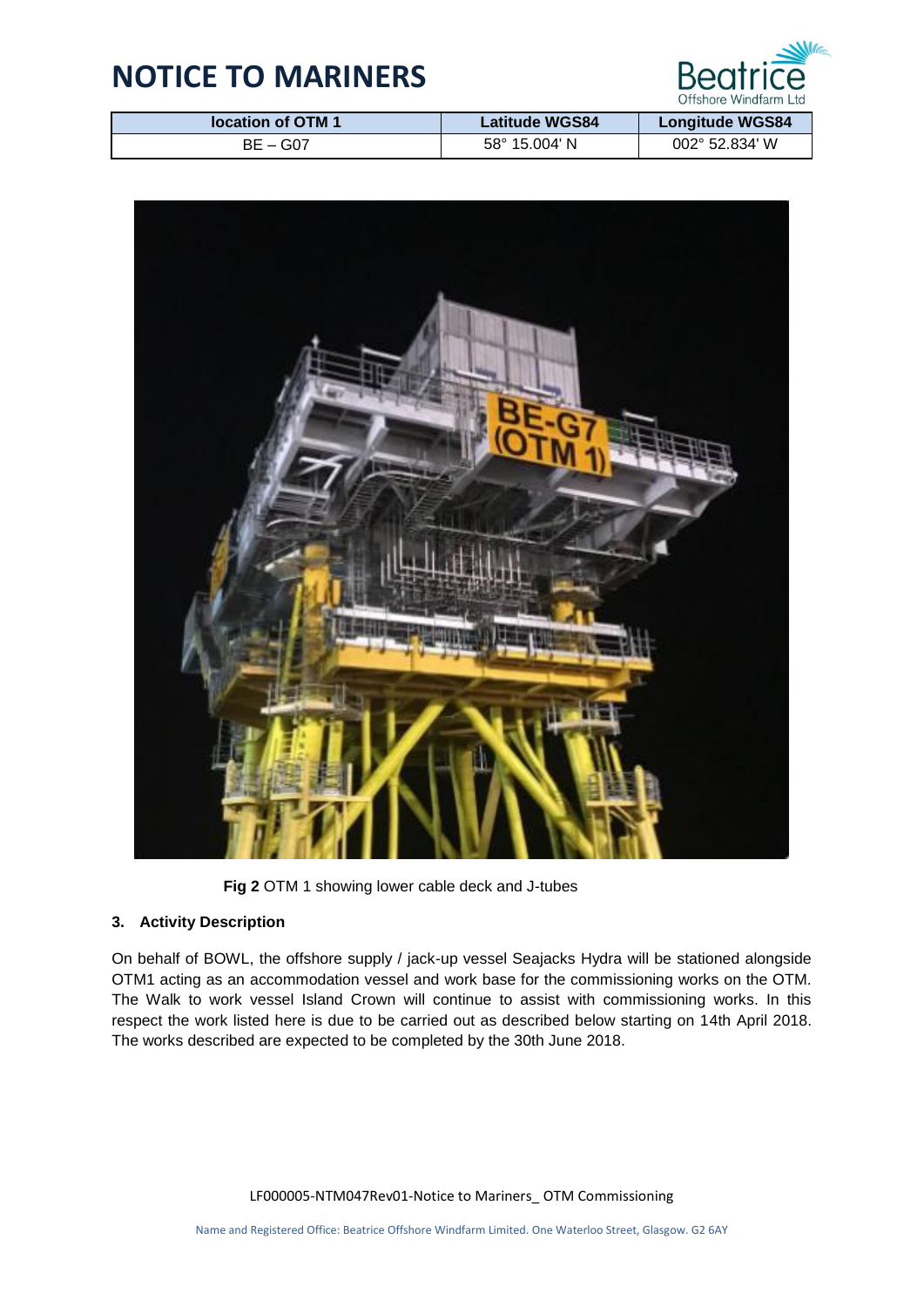

### **4. Vessels Associated with the Activity**

The vessels involved with the described operation are the Seajacks Hydra and the Island Crown.

| Seajacks Hydra                                       |                                                               |  |
|------------------------------------------------------|---------------------------------------------------------------|--|
| <b>General Description and</b><br><b>Dimensions:</b> | Offshore Supply / Jack up Vessel 76m x 36m                    |  |
| <b>Call Sign:</b>                                    | 3FEI3                                                         |  |
| <b>MMSI:</b>                                         | 370239000                                                     |  |
| <b>Onshore Representative:</b>                       | Ian Nicholls<br>Mob: +44 782 414 1351<br>ian.nicholls@sse.com |  |
|                                                      | SEAJACKS HYDRA                                                |  |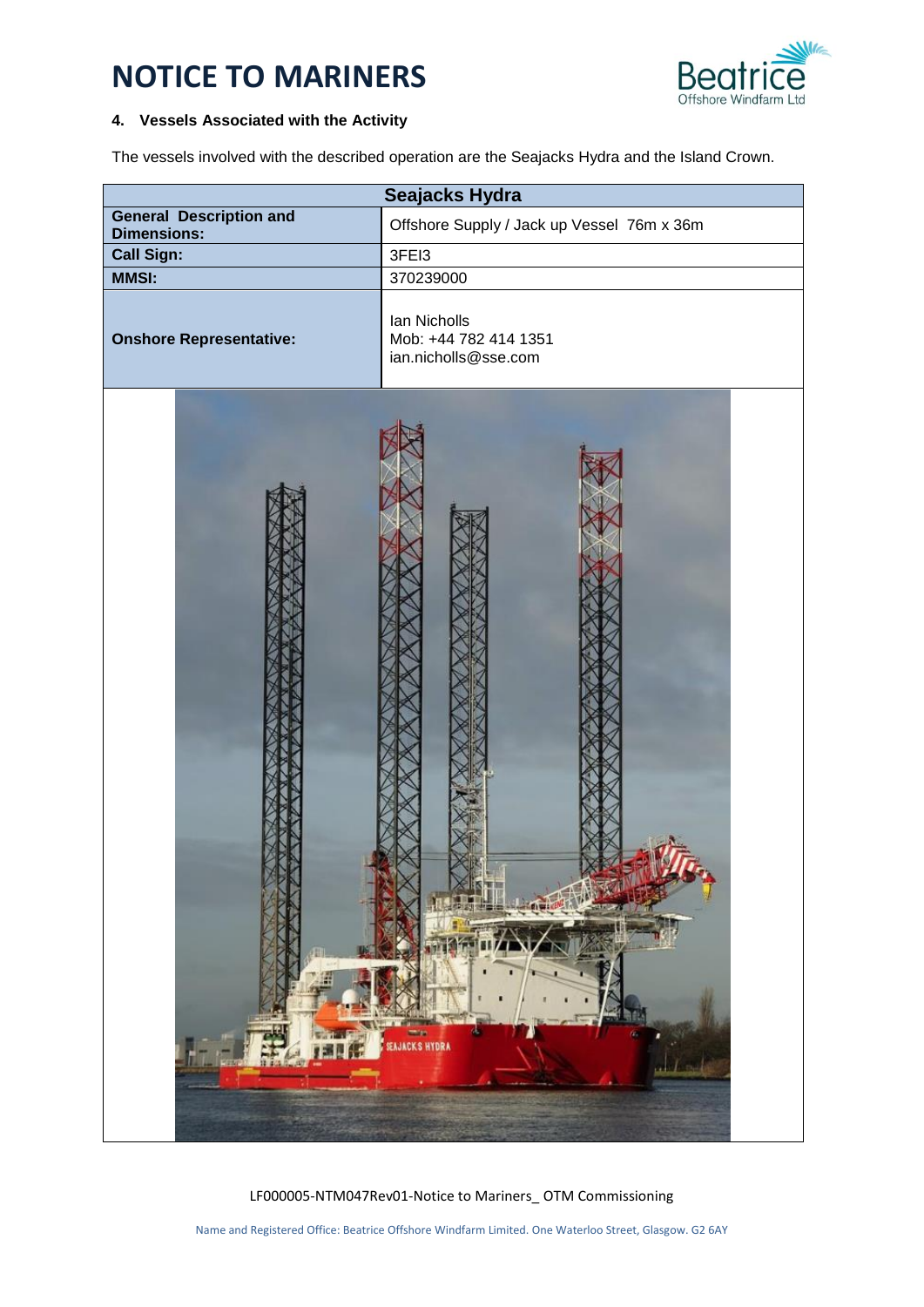

| <b>Island Crown</b>                        |                                                                                                                   |  |  |
|--------------------------------------------|-------------------------------------------------------------------------------------------------------------------|--|--|
| <b>General Description and Dimensions:</b> | Accommodation and 'Walk to Work' vessel<br>L:96.8m / B:20m                                                        |  |  |
| <b>Call Sign:</b>                          | LACO <sub>8</sub>                                                                                                 |  |  |
| <b>MMSI:</b>                               | 257245000                                                                                                         |  |  |
| <b>Onshore Representative:</b>             | Øyvind Haug<br><b>BEATRICE Installation Engineering Manager</b><br>Mob: +47 916 27 674<br>Office: +47 22 88 65 09 |  |  |
| <b>ISLAND CROWN</b><br>G                   |                                                                                                                   |  |  |

## **5. Crew transfers**

Transfer of Cable pull in and commissioning teams will be via the dynamic gangway systems, from the Seajacks Hydra and the Island Crown to the OTM. Crew transfers to the Seajacks Hydra will be carried out by CTV.

### **6. Adverse Weather Conditions**

Should adverse weather occur during the commissioning works, the Seajacks Hydra and the Island Crown will cease operation and hold position until suitable working weather returns.

#### **7. General Safety Advice**

All vessels engaged in the construction activity will exhibit appropriate lights and shapes prescribed by the International Regulations for Preventing Collisions at Sea; relative to their operations. All vessels engaged in the activity will also transmit an Automatic Identification System (AIS) message.

Use of Safety Zones within the Beatrice Offshore Windfarm Construction Area:

The Secretary of State for Business, Energy and Industrial Strategy (BEIS) has approved the use of safety zones under the Energy Act 2004 for the installation of wind turbines and offshore transformer module foundations/substructures within the Beatrice Offshore Windfarm. The approval was granted on the 17th March 2017.

The Secretary of State has declared Safety Zones under the following terms: During Construction